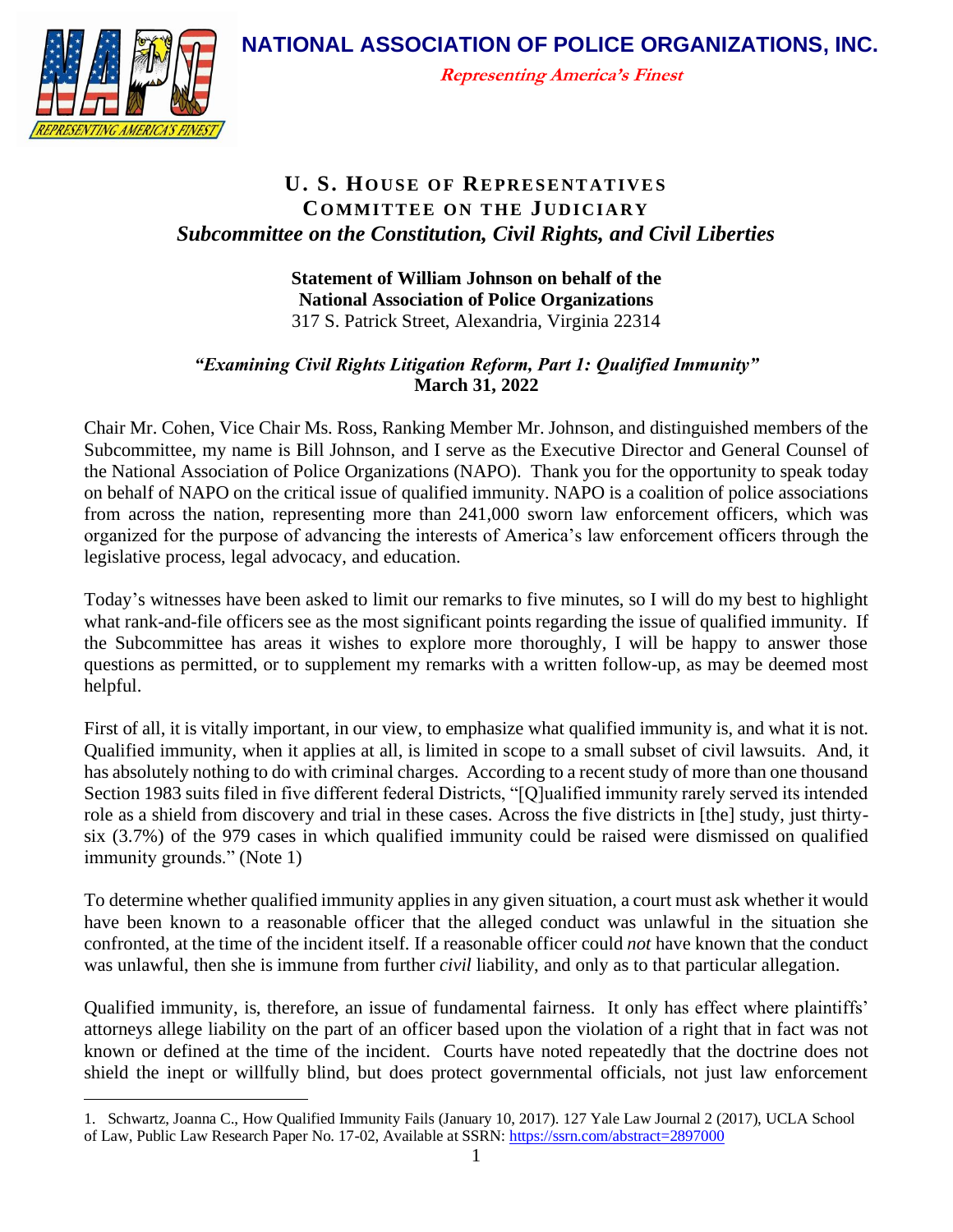officers, from attempts to impose after-the-fact liability for actions that no reasonable official could have known were unlawful at the time. It does *not* apply to cases where the civil right in question was in fact a recognized right.

As I mentioned earlier, qualified immunity also simply does not apply at all outside this small subset of particular civil cases. It has nothing to do with cases such as the prosecution of the Minnesota officers in the George Floyd case, nor any other prosecutions of officers. The officers involved in the death of Mr. Floyd were arrested, charged, and convicted. They are already incarcerated or pending sentencing. The same holds true in the prosecutions of police officers in the Daunte Wright, Botham Jean, Walter Scott, Rodney King, and Breonna Taylor cases. The doctrine does not, and cannot, affect such cases at all.

Secondly, the doctrine of qualified immunity itself is one repeatedly recognized by the United States Supreme Court as part of its constitutional jurisprudence. It has been consistently acknowledged by the Court in the police context since at least 1967. It was *not* "invented" by police unions or police departments, and it applies to governmental workers, appointees, and officials in general, not just law enforcement officers. It is important to note that officers do not award themselves qualified immunity, *courts* do. The same independent judiciary that the Constitution requires to supervise officers in matters such as warrant issuance and service, evidence collection, *Miranda* warnings, and the affording of due process to suspects, has also recognized that a functioning society requires that *reasonable* officers be provided this *qualified* immunity in *applicable, civil* cases. Without it, the orderly administration of justice would come to a halt amidst paralyzing fear of personal liability for unknowingly violating an unknown and unknowable right.

Qualified immunity thus does *not* make officers immune to state or federal criminal charges for a wrongful act. It does *not* protect officers from internal investigations or disciplinary actions, including termination. Qualified immunity only protects officers from *civil* liability for acts that no reasonable person could have known violated a constitutional right. To retroactively punish an officer for conduct that heorshe had noway of knowing atthe time would later befound toviolate theConstitution would be wrong and detrimental to the profession and to public safety.

A third very important point is that the immunity is *qualified.* The immunity will be denied by the court if the right in question was recognized or clearly defined. Other persons in governmental service, such as legislators, judges, and prosecutors, enjoy *absolute* immunity for their workplace actions, decisions, and errors. As a matter of fairness, therefore, we note that law enforcement officers may have *qualified* immunity only, which is narrow and carefully structured in its application; as opposed to the *absolute* immunity that judges, prosecutors, and Members of Congress enjoy, all of whom make their own decisions over the course of weeks, months, or even years, in a courthouse or office, not in a split second on the street.

Another area that it falls to NAPO to emphasize, as the only rank-and-file entity present today, is the vital importance of qualified immunity to individual, front line officers. It is these men and women who perform the most difficult and dangerous roles in our society. The policy makers and administrators who define and assign the tasks that our members are to perform are generally not themselves at risk of personal liability for their decisions. Line officers as a rule do not have the financial resources or the institutional personnel at their disposal to defend themselves from unfounded allegations that agencies, municipalities, and higher-ranking officials do. The line officer, like other working persons of modest means, must thus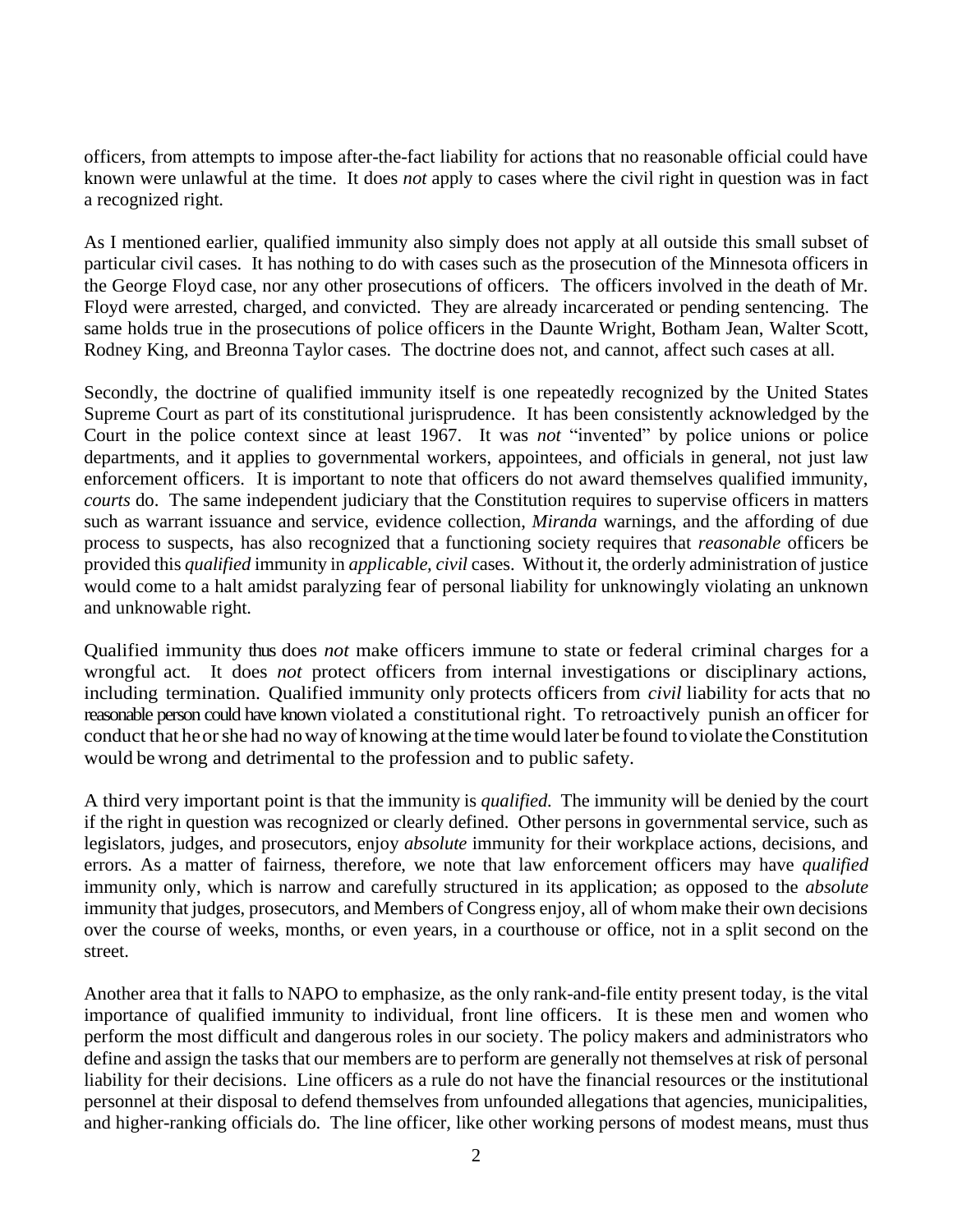place her confidence in the court system and the integrity of judges, to correctly apply this constitutional standard.

Related to this point, we note that there have not been similar calls for "reform" or abrogation of qualified immunity for firefighters, EMTs, code enforcement officers, construction inspectors, or other public actors, all of whom also have duties that directly impact the health, safety, and very lives of citizens. It is worth at least asking whether law enforcement officers are being singled out because law enforcement in general has been inaccurately but frequently portrayed as brutal, racist, or even unnecessary.

The next to last point I wish to raise concerns the consequences of doing away with qualified immunity. In the aftermath of Colorado enacting its qualified immunity ban, experienced officers left the profession in droves because they feared the risk of civil litigation. According to a March 2021 study on the challenges facing law enforcement in that state, 51 percent of the law enforcement agencies facing a shortage of full-time sworn officers said the shortage was greater than that of the year before. Eighty-two percent of responding agencies said they have seen an increase in officers expressing an intent to leave their position or expressing concerns for remaining in it, specifically citing the change in qualified immunity, as well as growing anti-police sentiment and unclear expectations of law enforcement as the reasons. (Note 2) Not just in Colorado, but across the nation, officers have chosen to leave law enforcement over the past two years due to the continued attack on the profession and the threat of revoking long-held legal protections for officers acting in good faith. Law enforcement agencies across the country are understaffed, under-resourced and struggling to hire and retain good, qualified officers. To significantly alter or repeal the legal protection of qualified immunity would greatly increase the difficulty agencies are having in recruiting and retaining qualified officers.

Well-qualified officers are by definition able to choose another, less hazardous (physically, psychologically, financially) line of work. The public, however, needs and relies upon *experienced* officers. Police work, like many other professions, is not learned overnight. Particularly in specific areas of law enforcement such as sexual assault, homicide, crimes against children, and anti-terror, years and years of training and experience are required before an officer gets really good at his or her job. If, G-d forbid, one of us or a family member was a victim of such a crime, we would want officers and detectives with decades of experience handling the case. Doing away with qualified immunity cuts directly against this public policy good.

Morale would also plummet, given that individual officers would now be *personally* liable for the violation of a "right" that did not exist and was not knowable at the time of the incident. Who would want to be a law enforcement officer, then? Those who could not find any other line of work? Those who have "nothing to lose"? Certainly, less qualified candidates. Legitimate, proactive policing would be discouraged and chilled. It is the public, especially in neighborhoods most victimized by crime, who will suffer, and terribly so.

There are also significant federalism concerns that militate against doing away with qualified immunity.

<sup>2.</sup> Public Safety Colorado. *2020 Colorado Law Enforcement: Challenges and Opportunities*. March 8, 2021. [https://static1.squarespace.com/static/5f8f921f55c6f5763679a1d9/t/6046295c0dce94272a5787cb/1615210847437/LE+Surve](https://static1.squarespace.com/static/5f8f921f55c6f5763679a1d9/t/6046295c0dce94272a5787cb/1615210847437/LE+Survey+FINAL.pdf) [y+FINAL.pdf\)](https://static1.squarespace.com/static/5f8f921f55c6f5763679a1d9/t/6046295c0dce94272a5787cb/1615210847437/LE+Survey+FINAL.pdf)